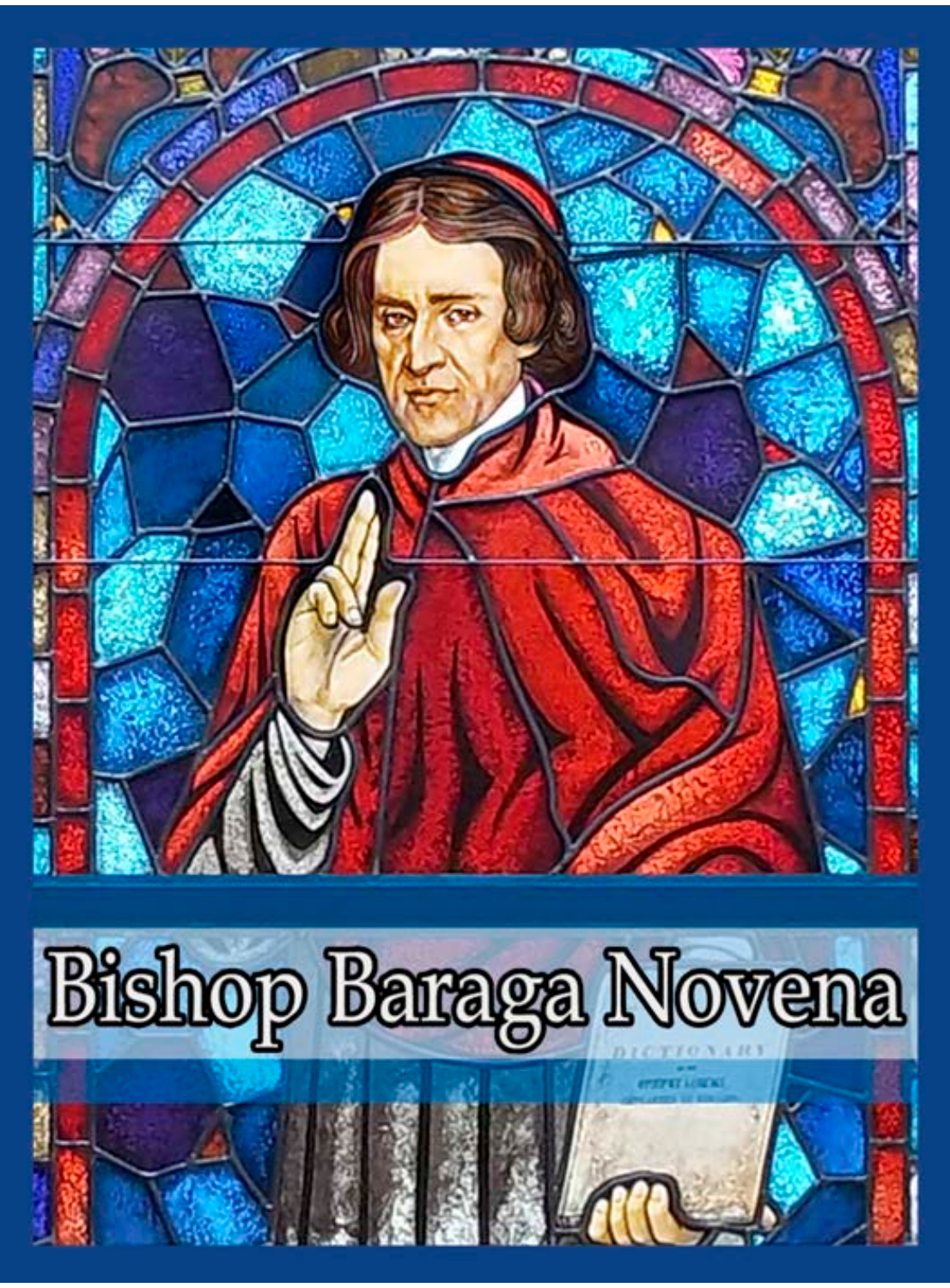#### *Nihil Obstat:* Rev. Timothy Ferguson, JCL, STL Censor Librorum

*Imprimatur:* Most Rev. John F. Doerfler, STD, JCL Bishop of Marquette June 22, 2016

*Novena for private devotion.*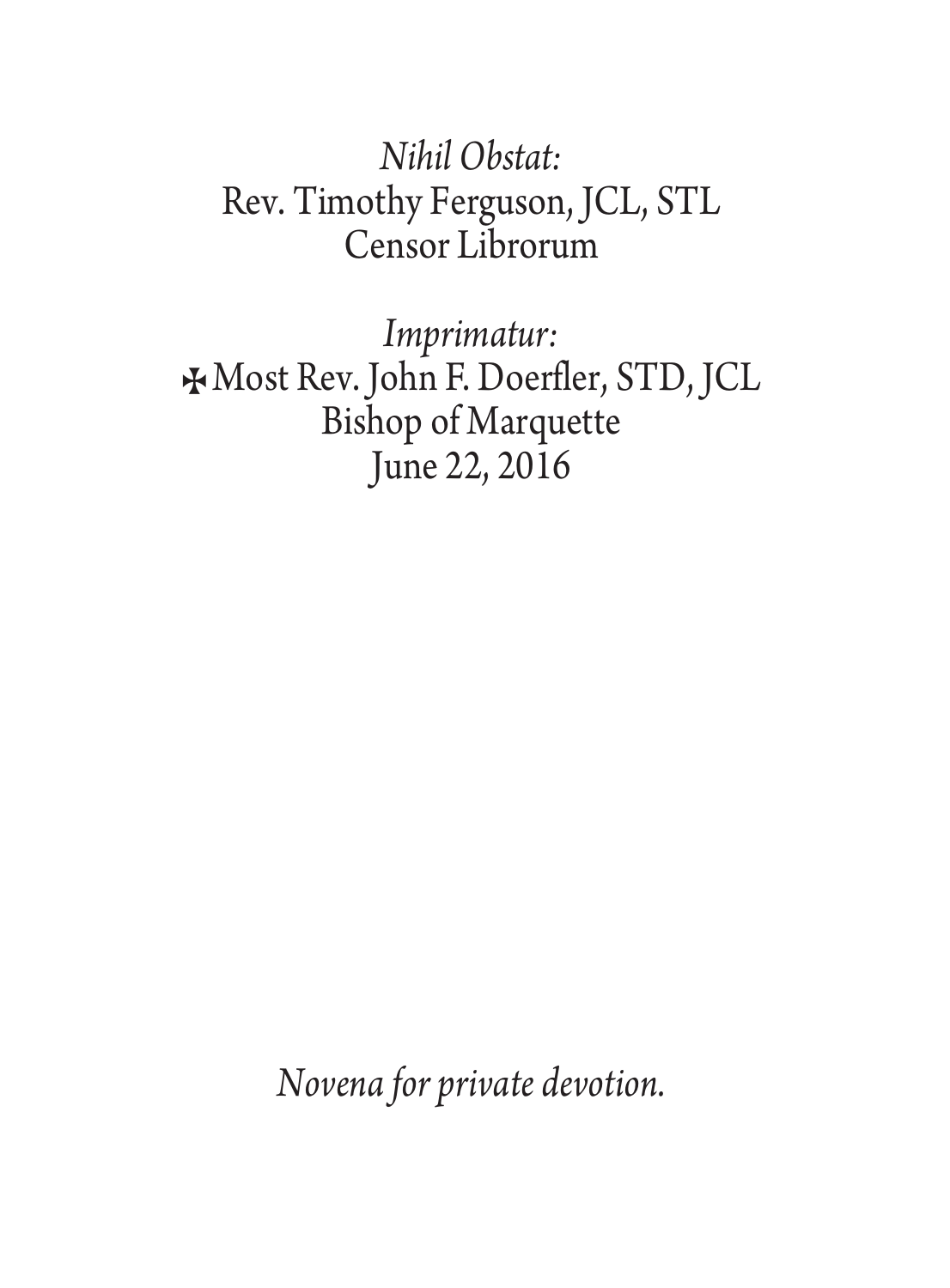# ISHOP FREDERIC BARAGA

was a great apostle to the Native Americans and other peoples of the Upper Great Lakes. Born in Slovenia

in 1797, he came to the USA in 1830 as a missionary priest. For 37 years he poured himself out in love for people, ministering to them over a vast territory of more than 80,000 square miles of wilderness. He regularly risked his life and endured brutal hardships to care for his flock: braving blizzards and sub-zero temperatures in treks on snowshoes that exceeded hundreds of miles, with only the canopy of heaven above him; risking river rapids in a fragile canoe, enduring clouds of mosquitoes through swamps, surviving Great Lake Superior ice drifts and stormy waters. His ardent desire was to make Jesus known to all. His reputation for sanctity spread far and wide, locally and in Europe. He died on January 19, 1868. His remains are interred in his cathedral in Marquette, Michigan. He has been declared Venerable by the Church.  $\sum_{\substack{\text{in }1797,\text{missionar}}}$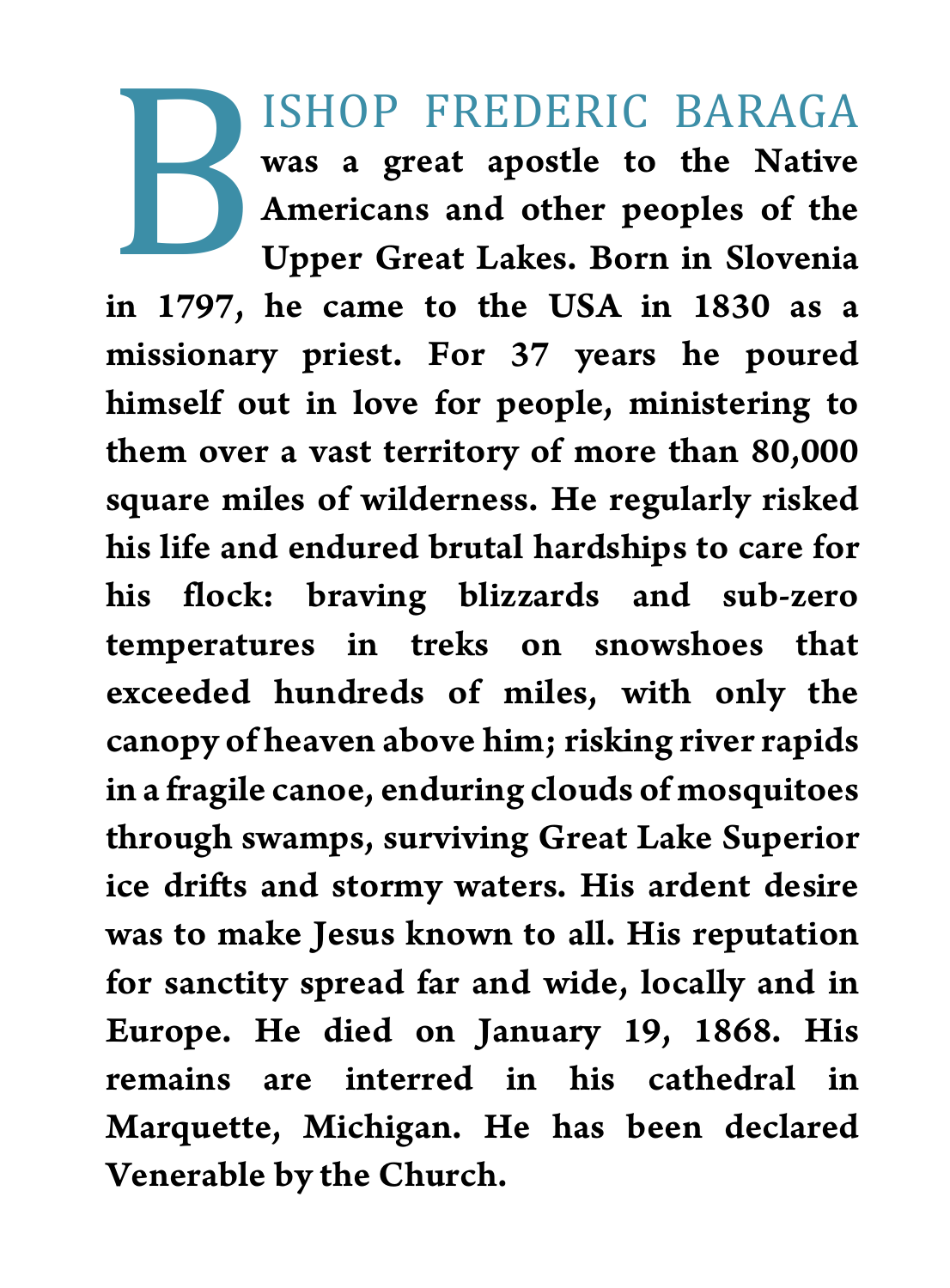#### To be recited each day.

*O God, I adore you with all my heart. I thank you for the life and holiness of your servant, Bishop Baraga. In imitation of your Son he poured himself out in your service, bringing your merciful love and saving Gospel to the peoples of the Great Lakes. Through his union with you in powerful intercession, please grant the favor I beseech you, (name intention) so that your glory may be manifested and we shall praise you forever, through Christ Our Lord. Amen.*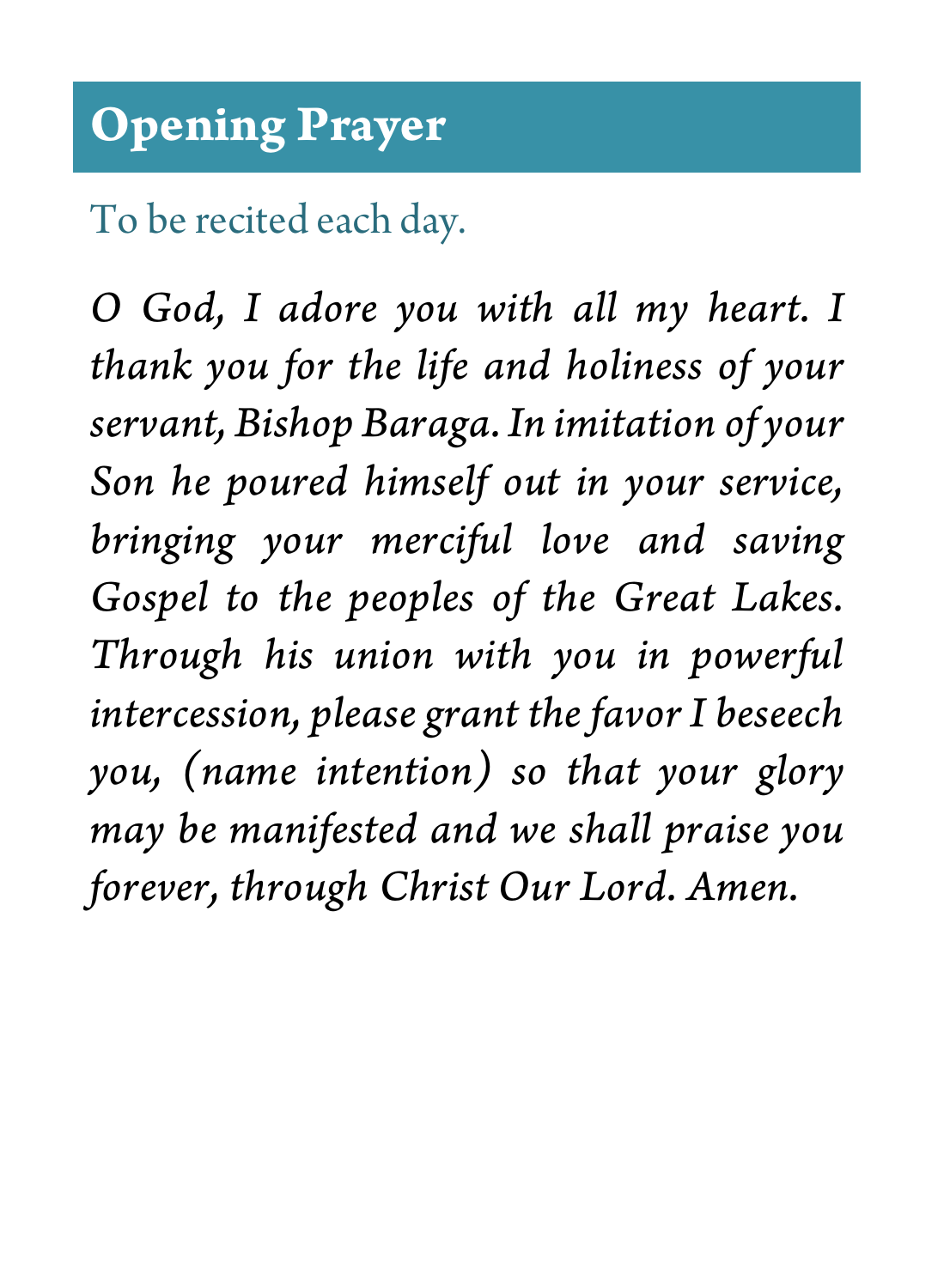#### FIRST DAY

Jesus said, "Whatever you ask in my name, I will do, so that the Father may be glorified in the Son. If you ask anything of me in my name, I will do it." John 14:13-14

"Prayer is the principal channel through which the grace of God flows into our hearts." -Bishop Frederic Baraga

*Our Father… Hail Mary… Glory be… Jesus, I trust in you. For love of you I forgive everyone who has ever harmed me. Bishop Baraga, please pray for my intention. Closing prayer on last page…*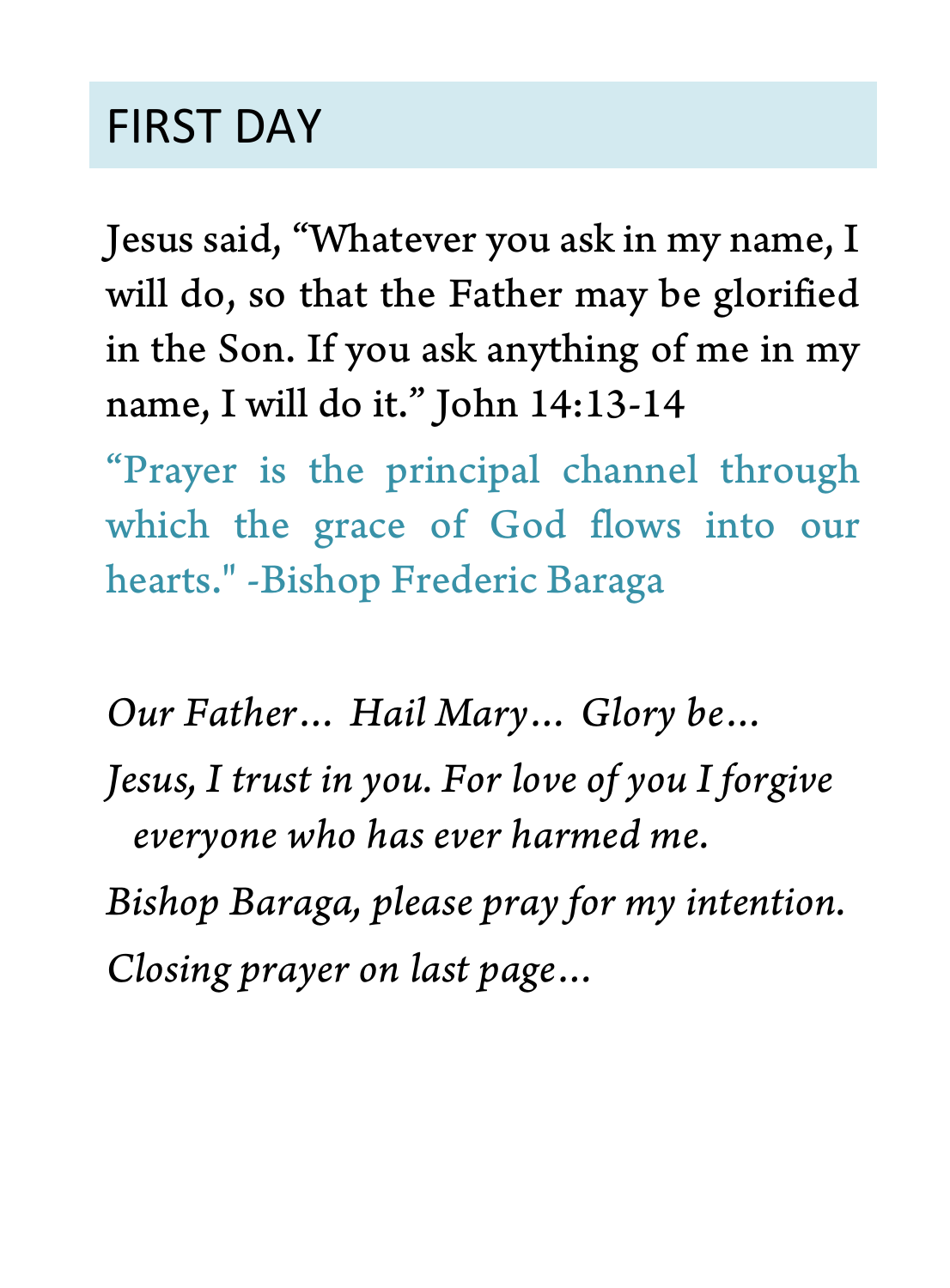## SECOND DAY

Jesus said, "Ask and it will be given to you; seek and you will find; knock and the door will be opened to you. For everyone who asks, receives; and the one who seeks, finds; and to the one who knocks, the door will be opened. Which one of you would hand his son a stone when he asks for a loaf of bread, or a snake when he asks for a fish? If you then, who are wicked, know how to give good gifts to your children, how much more will your heavenly Father give good things to those who ask him." Matthew 7:7-11

"Truly, God desires much that we be happy, he prizes highly our happiness. He sacrifices his Son to make our souls happy! My children, may you well understand this, so that you too may prize your happiness as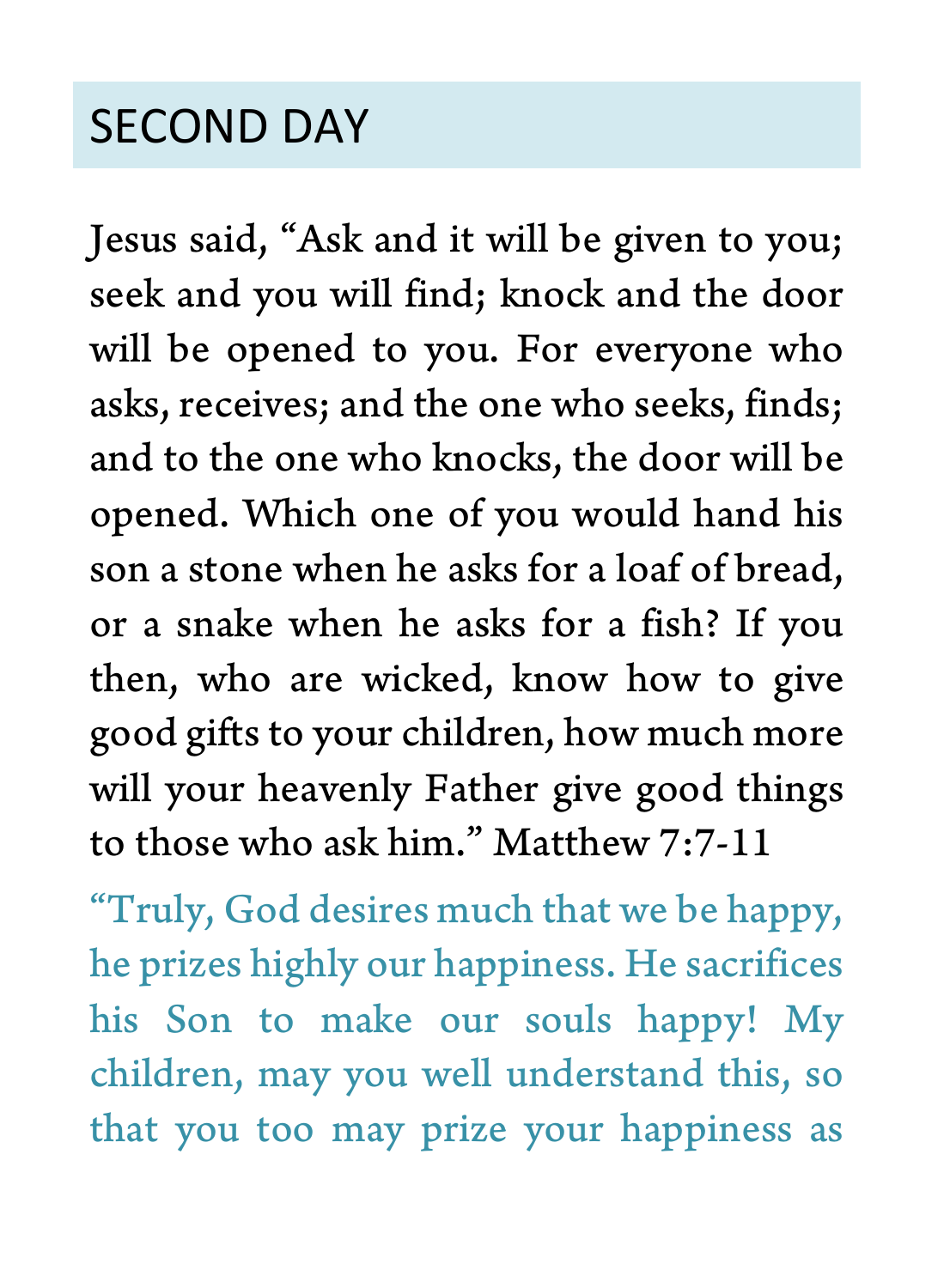God himself prizes it." -Bishop Frederic Baraga

*Our Father… Hail Mary… Glory be…*

*Jesus, I trust in you. For love of you I forgive everyone who has ever harmed me.* 

*Bishop Baraga, please pray for my intention. Closing prayer …*

#### THIRD DAY

Jesus said, "Heaven and earth will pass away, but my words will not pass away." Luke 21:33

"Keep well your religion, my children; strive after eternal happiness in heaven; for the Lord wants you to be happy forever. All that God did in making heaven and earth and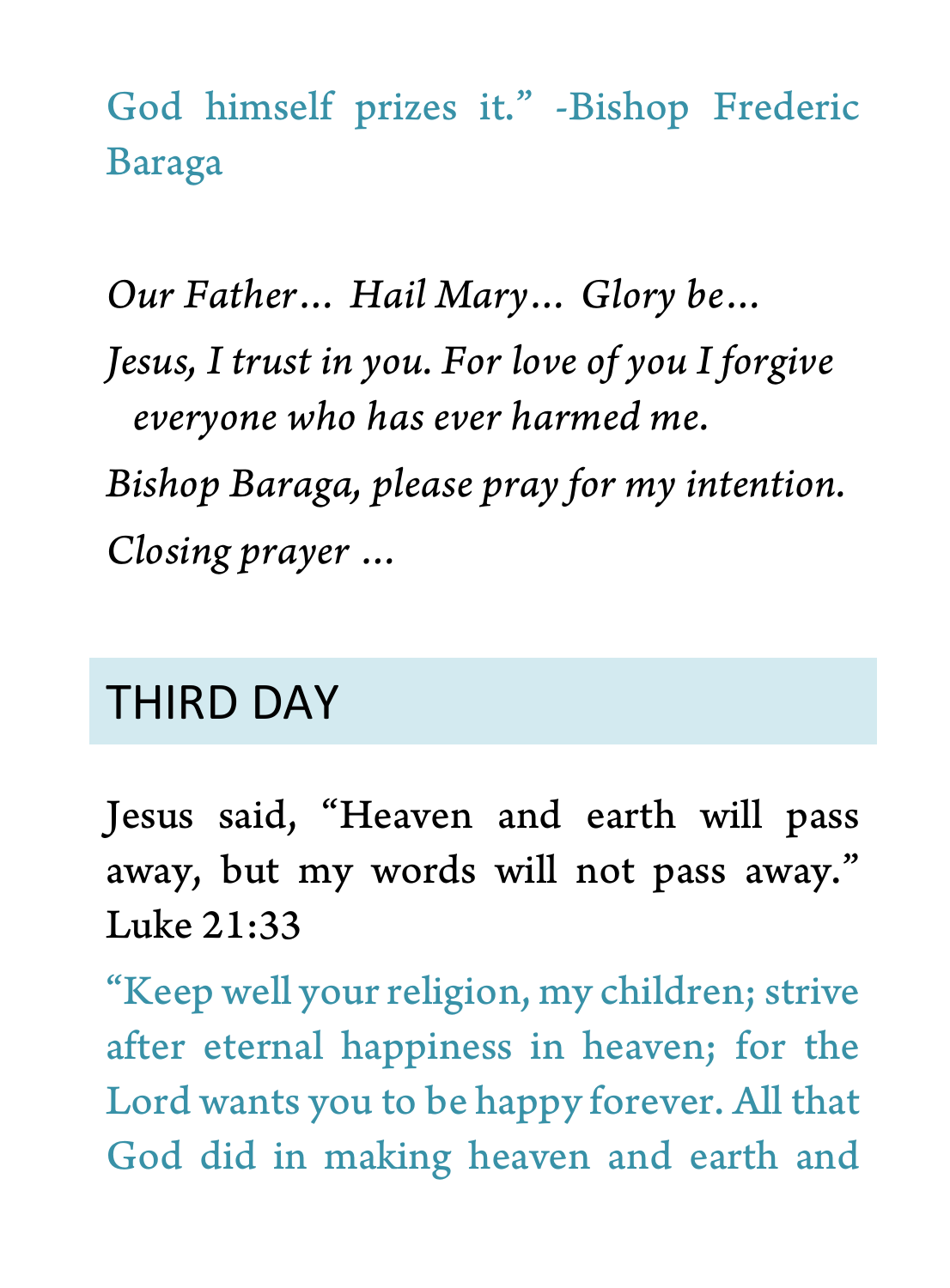sending his Son on earth, he did all, that thereby his name might be sanctified and men thereby be happy." -Bishop Frederic Baraga

*Our Father… Hail Mary… Glory be… Jesus, I trust in you. For love of you I forgive everyone who has ever harmed me. Bishop Baraga, please pray for my intention. Closing prayer …*

#### FOURTH DAY

"Since we have 'a great priest over the house of God,' let us approach with a sincere heart and in absolute trust, with our hearts sprinkled clean from an evil conscience and our bodies washed in pure water. Let us hold unwaveringly to our confession that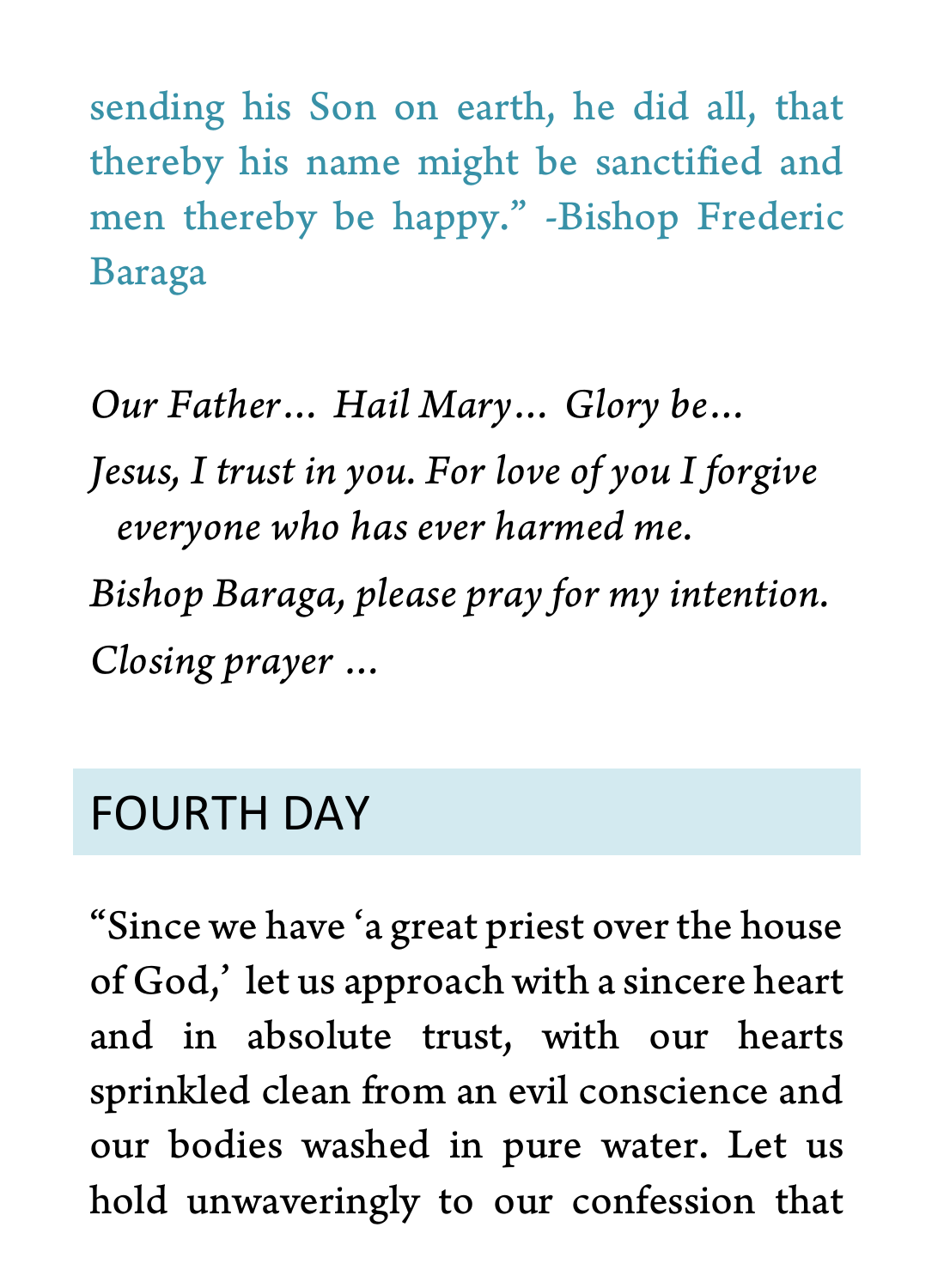gives us hope, for he who made the promise is trustworthy." Hebrews 10:21-23

"Jesus said: 'But one thing is necessary.' But what is that? It is that we love and serve God well, and so make happy our souls." -Bishop Frederic Baraga

*Our Father… Hail Mary… Glory be… Jesus, I trust in you. For love of you I forgive everyone who has ever harmed me. Bishop Baraga, please pray for my intention. Closing prayer …*

#### FIFTH DAY

"A woman suffering hemorrhages for twelve years came up behind Jesus and touched the tassel on his cloak. She said to herself, 'If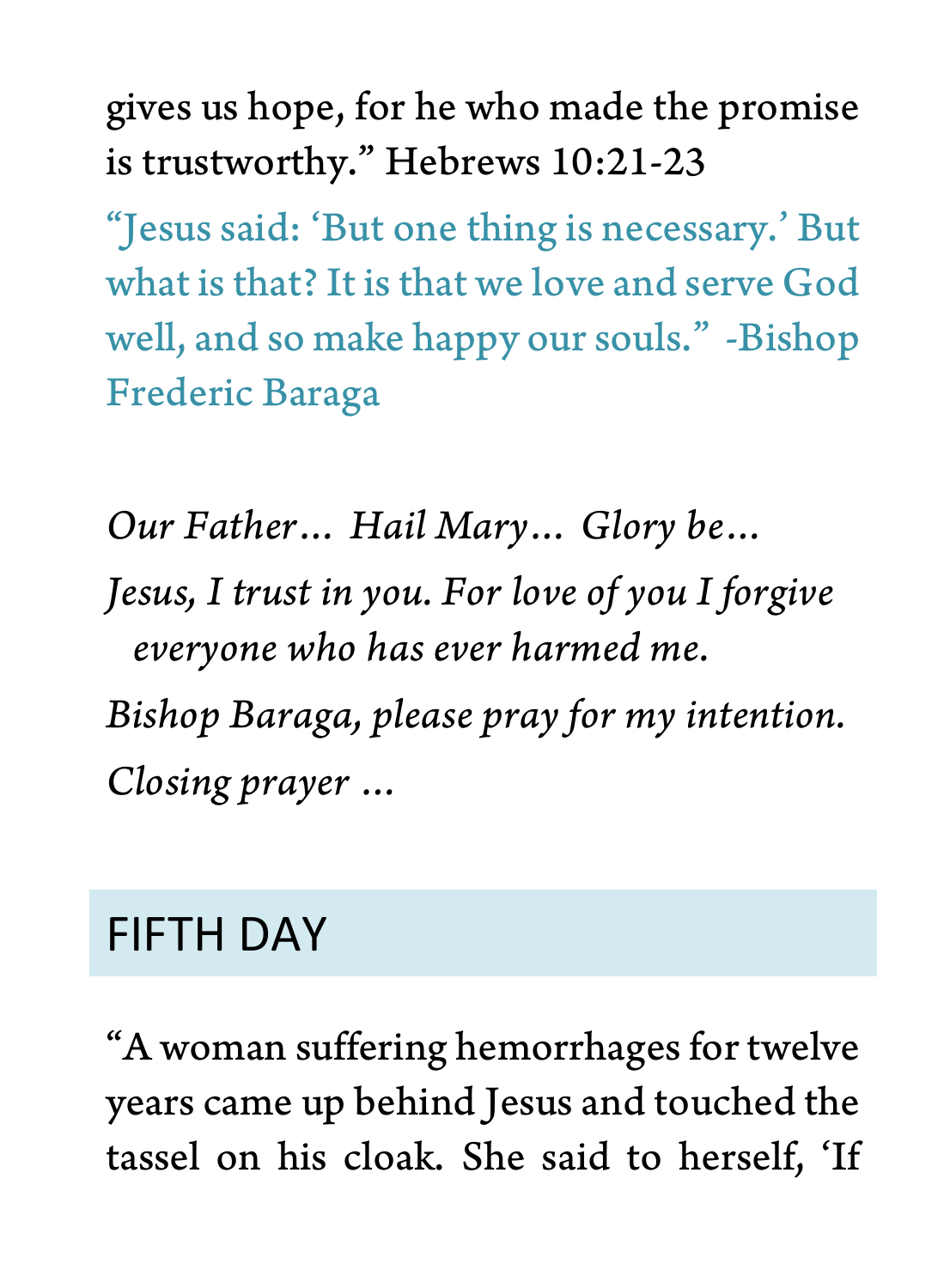only I can touch his cloak, I shall be cured.' Jesus turned around and saw her, and said, 'Courage, daughter! Your faith has saved you.' And from that hour the woman was cured." Matthew 9:20-22

"Always truly serve God, whilst you are living a short time on earth; act well as the Lord likes; from your whole heart believe all that Jesus taught us when he came to be a short time on earth; do not reject even one single word." -Bishop Frederic Baraga

*Our Father… Hail Mary… Glory be…*

*Jesus, I trust in you. For love of you I forgive everyone who has ever harmed me.* 

*Bishop Baraga, please pray for my intention. Closing prayer …*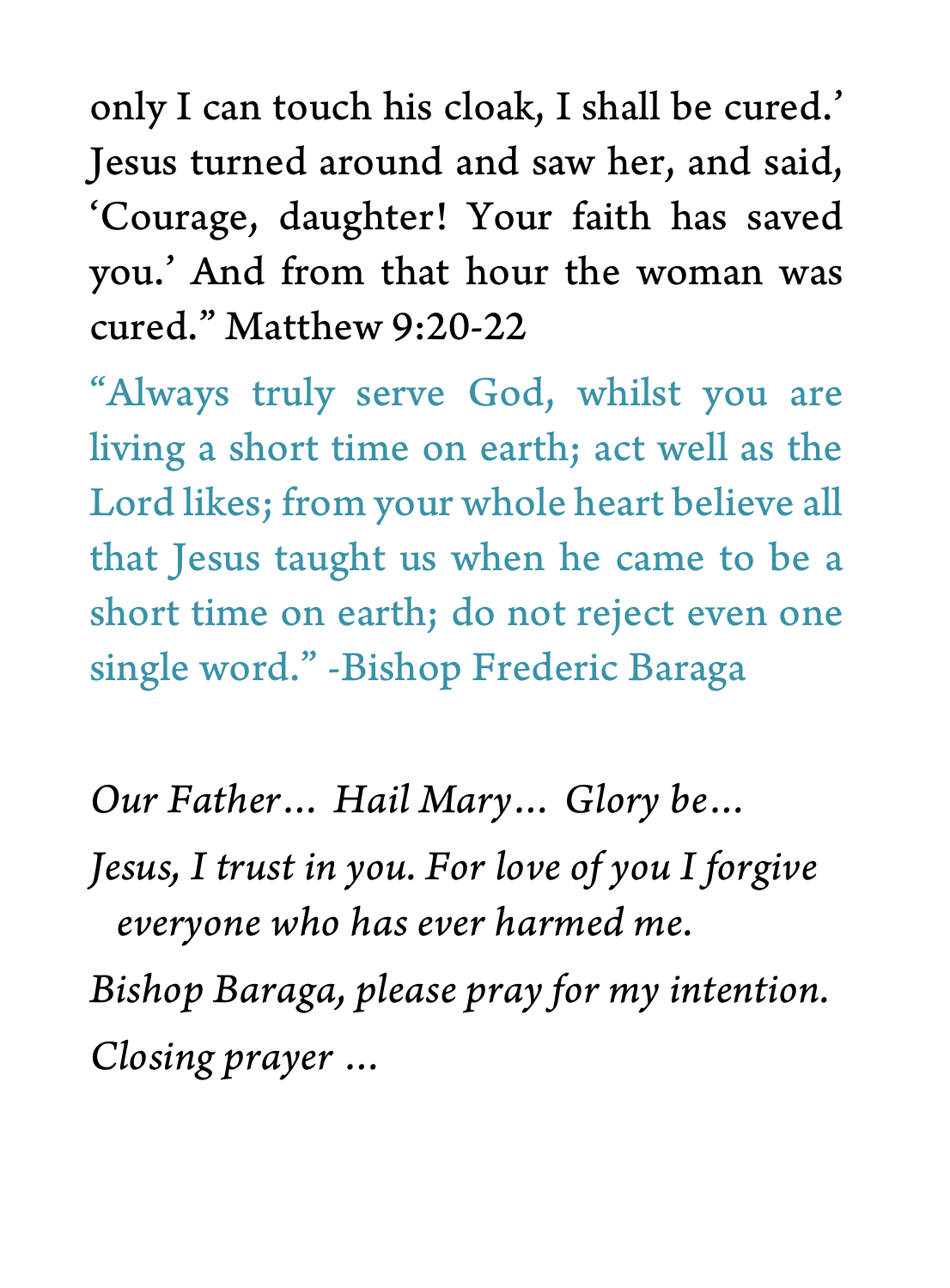#### SIXTH DAY

"Now as Jesus approached Jericho a blind man was sitting by the roadside begging, and hearing a crowd going by, he inquired what was happening. They told him, 'Jesus of Nazareth is passing by.' He shouted, 'Jesus, Son of David, have pity on me!' The people walking in front rebuked him, telling him to be silent, but he kept calling out all the more, 'Son of David, have pity on me!' Then Jesus stopped and ordered that he be brought to him; and when he came near, Jesus asked him, 'What do you want me to do for you?' He replied, 'Lord, please let me see.' Jesus told him, 'Have sight; your faith has saved you.' He immediately received his sight and followed him, giving glory to God." Luke 18:35-43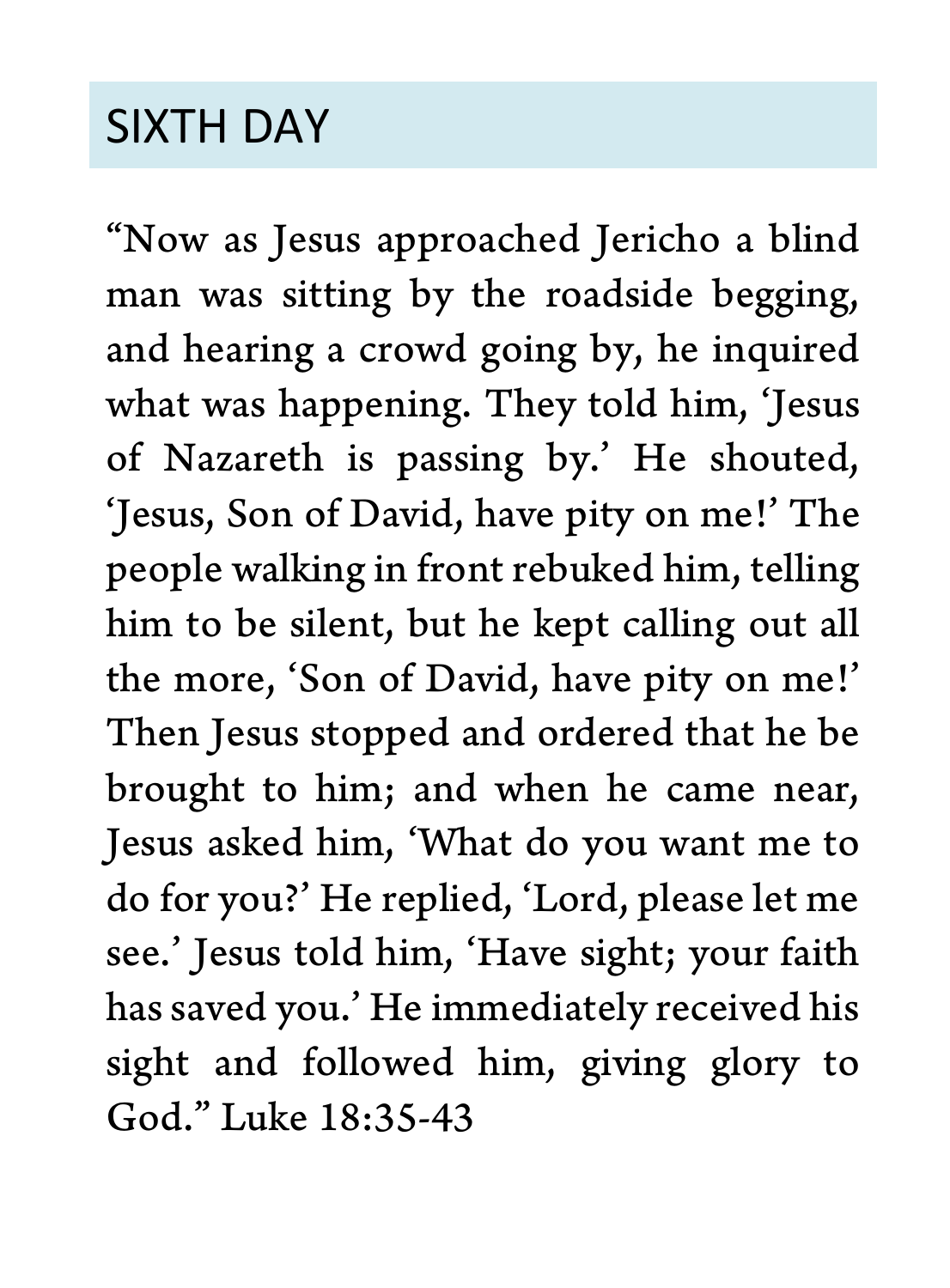"No occupation (work) on earth is so important as that we serve Our Lord God and so go one day to heaven. That is just for what we are on earth." -Bishop Frederic Baraga

*Our Father… Hail Mary… Glory be… Jesus, I trust in you. For love of you I forgive everyone who has ever harmed me. Bishop Baraga, please pray for my intention. Closing prayer …*

#### SEVENTH DAY

Jesus said, "Suppose one of you has a friend to whom he goes at midnight and says, 'Friend, lend me three loaves of bread, for a friend of mine has arrived at my house from a journey and I have nothing to offer him,'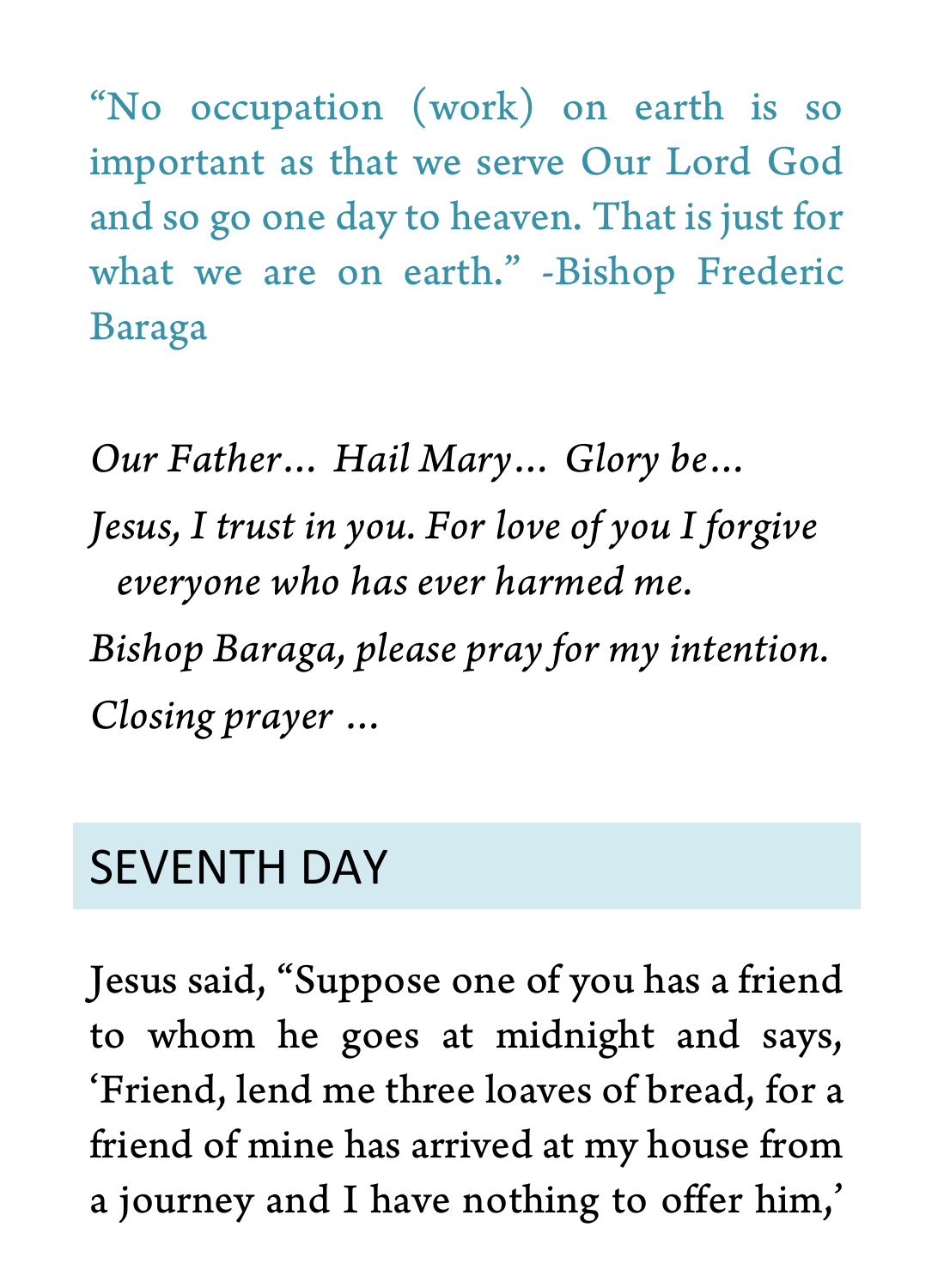and he says in reply from within, 'Do not bother me; the door has already been locked and my children and I are already in bed. I cannot get up to give you anything.' I tell you, if he does not get up to give him the loaves because of their friendship, he will get up to give him whatever he needs because of his persistence." Luke 11:5-8

"Do not be slothful in praying, my children; always pray every day, and at the same time reflect on what you are saying when praying." -Bishop Frederic Baraga

*Our Father… Hail Mary… Glory be…*

*Jesus, I trust in you. For love of you I forgive everyone who has ever harmed me.* 

*Bishop Baraga, please pray for my intention. Closing prayer …*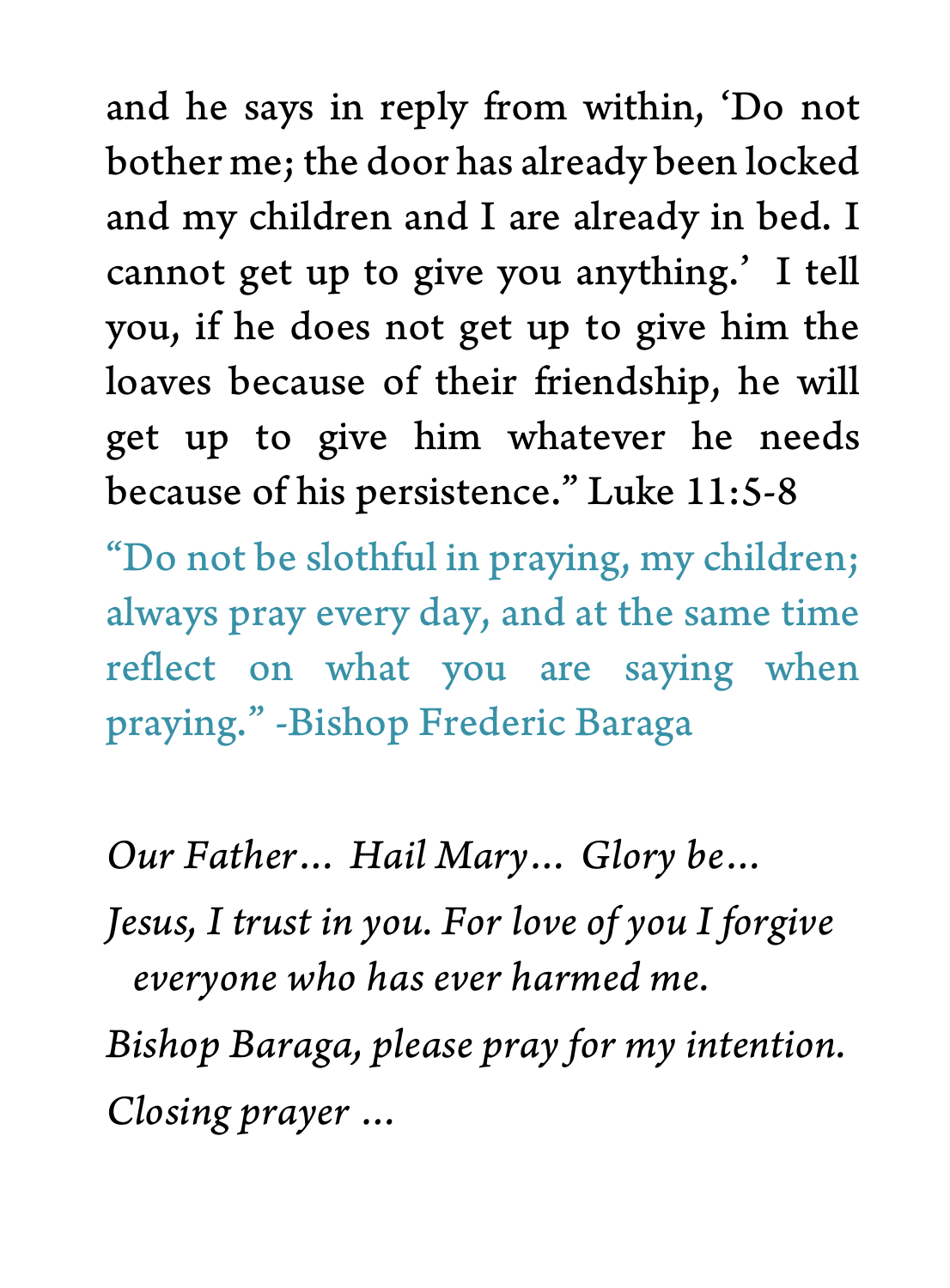#### EIGHTH DAY

"Jesus withdrew to the region of Tyre and Sidon. And behold, a Canaanite woman of that district came and called out, 'Have pity on me, Lord, Son of David! My daughter is tormented by a demon.' But he did not say a word in answer to her. His disciples came and asked him, 'Send her away, for she keeps calling out after us.' He said in reply, 'I was sent only to the lost sheep of the house of Israel.' But the woman came and did him homage, saying, 'Lord, help me.' He said in reply, 'It is not right to take the food of the children and throw it to the dogs.' She said, 'Please, Lord, for even the dogs eat the scraps that fall from the table of their masters.' Then Jesus said to her in reply, 'O woman, great is your faith! Let it be done for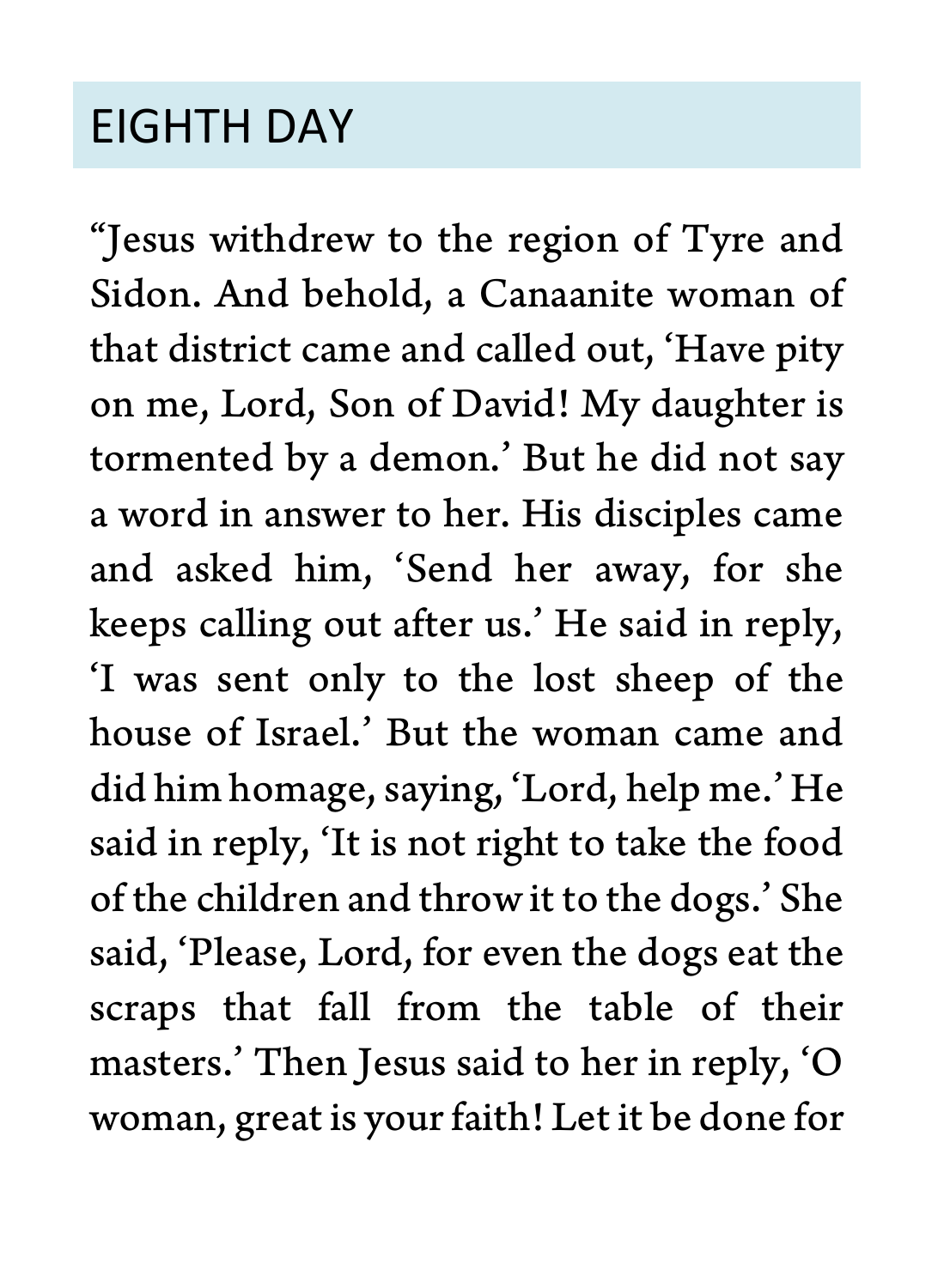you as you wish.' And her daughter was healed from that hour." Matthew 15:21-28 "My children, whom I love, respect God well and always, and glorify him from your whole heart… Make a firm resolution never to forget the presence of God: to look at Him constantly with eyes of faith and to behave in His presence." -Bishop Frederic Baraga

*Our Father… Hail Mary… Glory be…*

*Jesus, I trust in you. For love of you I forgive everyone who has ever harmed me.* 

*Bishop Baraga, please pray for my intention. Closing prayer …*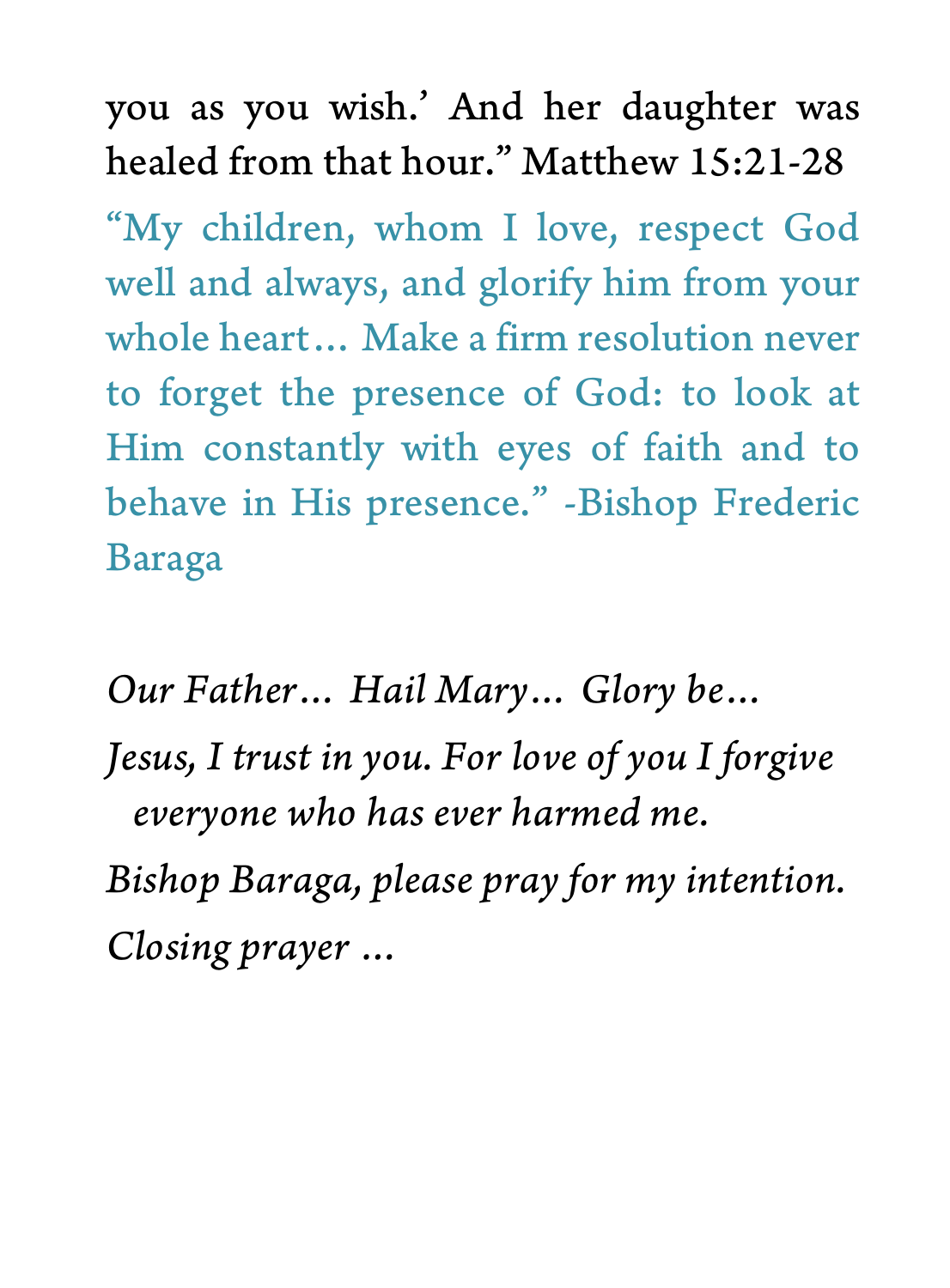#### NINTH DAY

"As Jesus passed by he saw a man blind from birth. His disciples asked him, 'Rabbi, who sinned, this man or his parents, that he was born blind?' Jesus answered, 'Neither he nor his parents sinned; it is so that the works of God might be made visible through him. We have to do the works of the one who sent me while it is day. Night is coming when no one can work. While I am in the world, I am the light of the world.' When he had said this, he spat on the ground and made clay with the saliva, and smeared the clay on his eyes, and said to him, 'Go wash in the Pool of Siloam' (which means Sent). So he went and washed, and came back able to see.'" John 9:1-7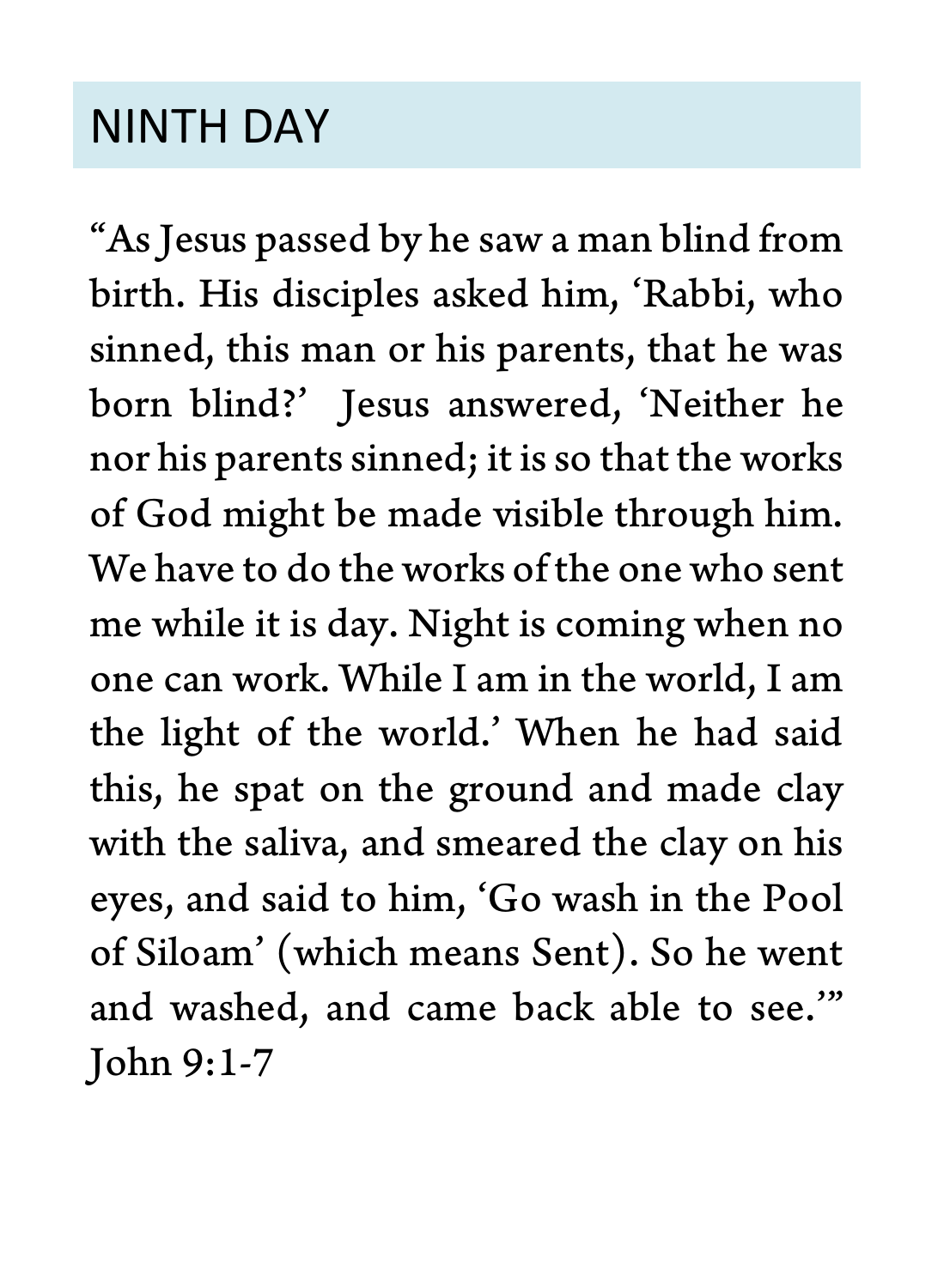"Our Lord God made all things and he owns all things. As he wills, so all things happen." -Bishop Frederic Baraga

*Our Father… Hail Mary… Glory be…*

*Jesus, I trust in you. For love of you I forgive everyone who has ever harmed me. Bishop Baraga, please pray for my intention.* 

*Closing prayer …*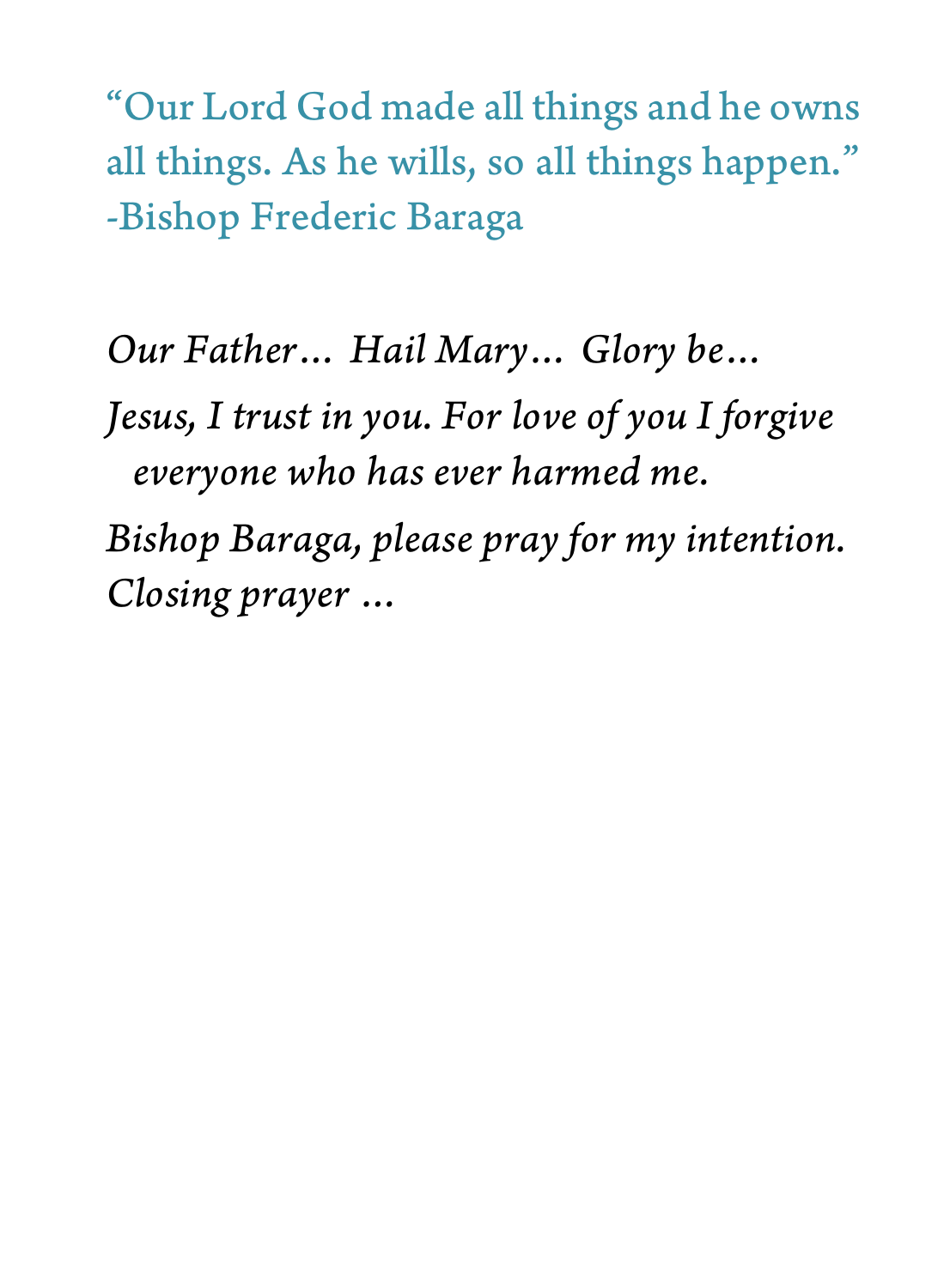### To be recited each day.

*Lord, I thank you for all the graces received through the intercession of Bishop Baraga by this novena. You are the Almighty Lord, who knows all things and who 'does whatever he wills, in heaven, on earth, in the seas' (Ps 135:6). I trust in your care, ever solicitous and full of loving-kindness, and so I commend my petition and myself to you, body, soul, and spirit, without reserve and with boundless confidence, to do with as you will. Amen.*